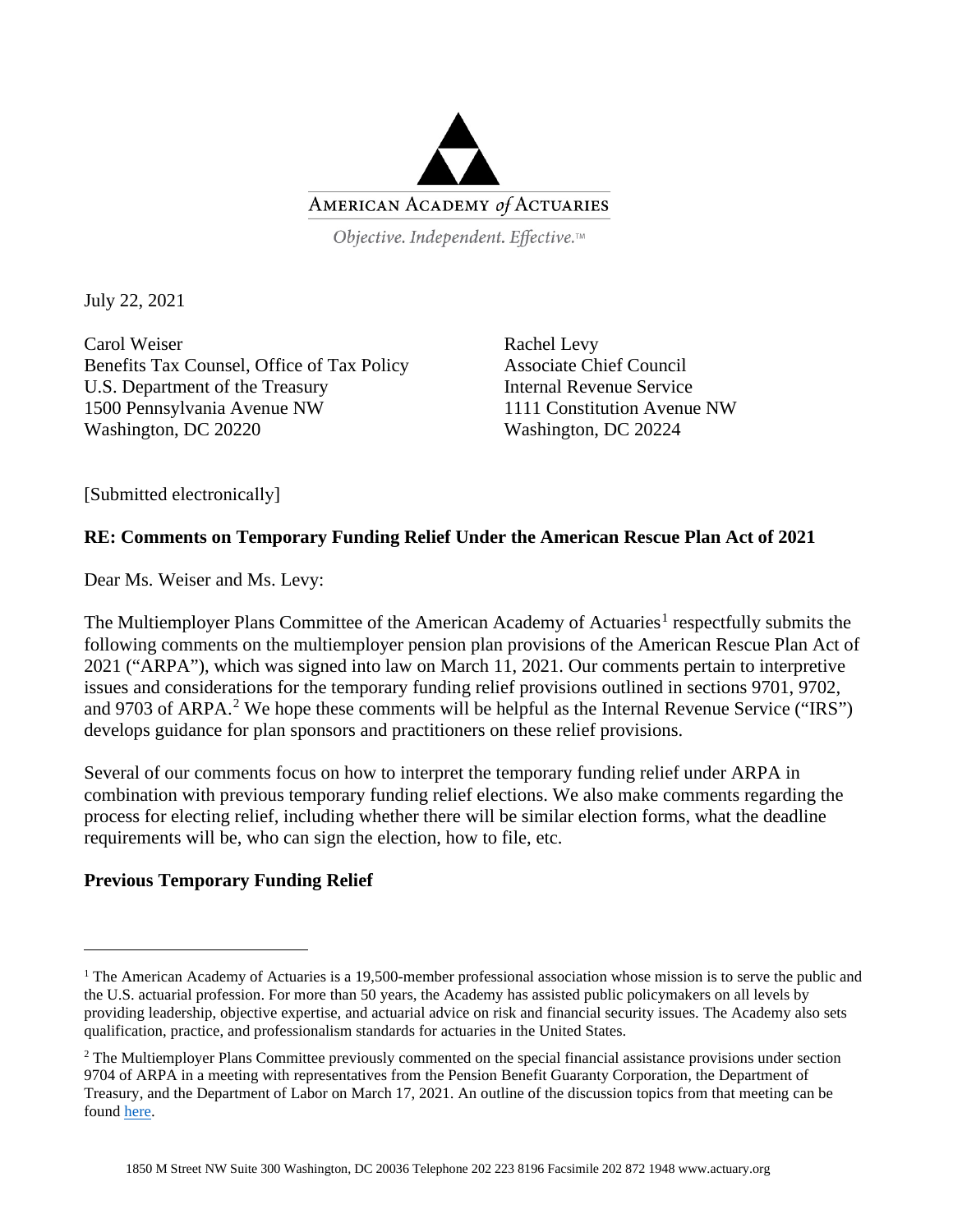The multiemployer plan temporary funding relief provisions under ARPA are similar to the provisions under the Worker, Retiree, and Employer Recovery Act of 2008 ("WRERA") and the Preservation of Access to Care for Medicare Beneficiaries and Pension Relief Act of 2010 ("PRA"). For WRERA, election rules were outlined in IRS Notice 2009-31. For PRA, guidance was provided in IRS Notice 2010-83. In several instances, our comments on the temporary funding relief provisions in ARPA reference previous guidance on WRERA and PRA.

We note that the Pension Benefit Guaranty Corporation ("PBGC") allowed plan sponsors to provide notices of election under WRERA and PRA via email at [MultiemployerProgram@PBGC.gov.](mailto:MultiemployerProgram@PBGC.gov) Since then, PBGC has launched an e-filing portal for many electronic submissions. We also note that the Department of Labor ("DOL") allowed WRERA election notices to be provided via email at [wreranotice@dol.gov.](mailto:wreranotice@dol.gov)

# **Section 9701. Temporary Delay of Designation of Multiemployer Plans as in Endangered, Critical, or Critical and Declining Status**

# Summary

Plan sponsors may elect to "pause" their plan's status under section 432 of the Internal Revenue Code, (i.e., the plan's "zone status") for the first plan year beginning in the period March 1, 2020, to February 28, 2021, or for the next succeeding plan year. In addition, plan sponsors are not required to update their funding improvement plan or rehabilitation plan until the plan year following the election. ARPA section 9701 includes provisions for election and notice requirements.

### Interpretive Issues and Other Considerations

- The statutory language broadly references section 432(b)(3) of the Code. We believe, therefore, a plan sponsor's election to freeze applies to both the plan's zone status and the certification as to whether the plan is making scheduled progress toward its funding improvement plan or rehabilitation plan.<sup>[3](#page-1-0)</sup> The IRS may wish to clarify this point in any future guidance.
- For a plan in critical status, the plan sponsor is not required to update the rehabilitation plan for the year relief is elected, and the relief provisions provide an exemption regarding potential excise taxes if the plan has an accumulated funding deficiency. The statute, however, does not include a similar exemption for a plan in critical status that is certified as not making scheduled progress in meeting the requirements of its rehabilitation plan for three years in a row. The IRS may wish to address this issue through guidance, especially to the extent that the election to freeze does not apply to the certification of scheduled progress.
- The IRS may wish to consider clarifying the extent to which an election of temporary funding relief affects a plan's eligibility for special financial assistance under section 9704 of ARPA. For example, if a plan would otherwise be certified in critical and declining status, would a decision to freeze its prior year status result in the plan being ineligible for special financial assistance?

<span id="page-1-0"></span><sup>&</sup>lt;sup>3</sup> Understandably, Notice 2009-31 did not address this interpretive issue regarding scheduled progress; in late 2008 and early 2009, very few plans (if any) would have begun their funding improvement periods or rehabilitation periods.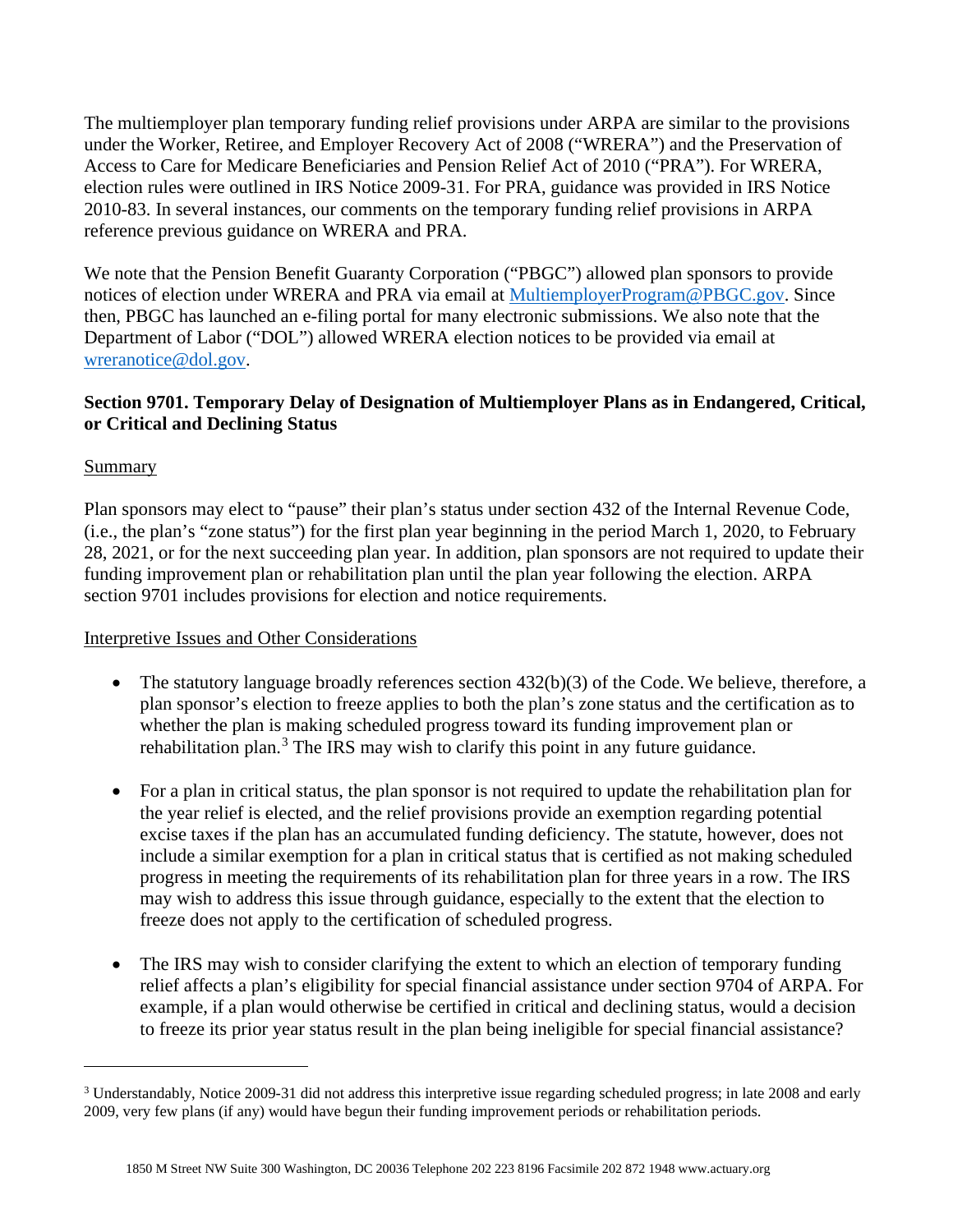(This example assumes that if the plan's prior year status was critical but not declining, it would not meet the eligibility requirements regarding modified funded percentage and ratio of active to inactive participants.)

- Conceivably, a plan that would otherwise be in critical status may have already begun assessing surcharges on employer contributions before the plan sponsor elects to freeze the prior year status. It is unclear whether the plan in this situation would be required to refund any surcharges it had already collected. The IRS may wish to clarify this ambiguity in its guidance.
- While the statutory intent may have been to allow plans to avoid the hardship of temporarily entering a "worse" zone status, some plans sponsors are considering using this relief provision to remain in critical status for an additional plan year. For example, delaying emergence from critical status by one year could provide bargaining parties more time to adopt a rehabilitation plan that includes a reduction in adjustable benefits. Delaying emergence could also avoid a situation in which a plan passes through endangered status for one year before eventually returning to the "green zone." The IRS may wish to acknowledge in its guidance that plan sponsors can elect to use the relief provisions in this manner.
- Notice 2009-31 detailed the process for electing to freeze zone status (as well as to extend a funding improvement period or rehabilitation period) under WRERA, including the content for the submission to the IRS. We encourage the IRS to issue similar guidance on the election requirements for relief under ARPA. Other than changing statutory references, we do not have any suggested changes or updates to the content of the election submission, as described in Notice 2009-31.
- Notice 2009-31 also detailed the content of the notice that plans electing a freeze must send to participants, beneficiaries, the bargaining parties, PBGC, and the secretary of labor. We encourage the IRS to issue similar guidance on the notice requirements for relief under ARPA. Other than changing statutory references, we do not have any suggested changes or updates to the content of the notice, as described in Notice 2009-31.

# **Section 9702. Temporary Extension of the Funding Improvement and Rehabilitation Periods for Multiemployer Pension Plans in Critical and Endangered Status for 2020 or 2021**

### Summary

If a plan is in endangered status or critical status for a plan year beginning in 2020 or 2021, the plan sponsor may elect to extend its funding improvement period or rehabilitation period by five years. For this purpose, a plan's status takes into account any election under section 9701.

### Interpretive Issues and Other Considerations

• The statutory title of this section begins with the words "temporary extension," which could be read to imply the extension will expire. Alternatively, the word "temporary" could be read to mean the extended funding improvement period or rehabilitation period will not continue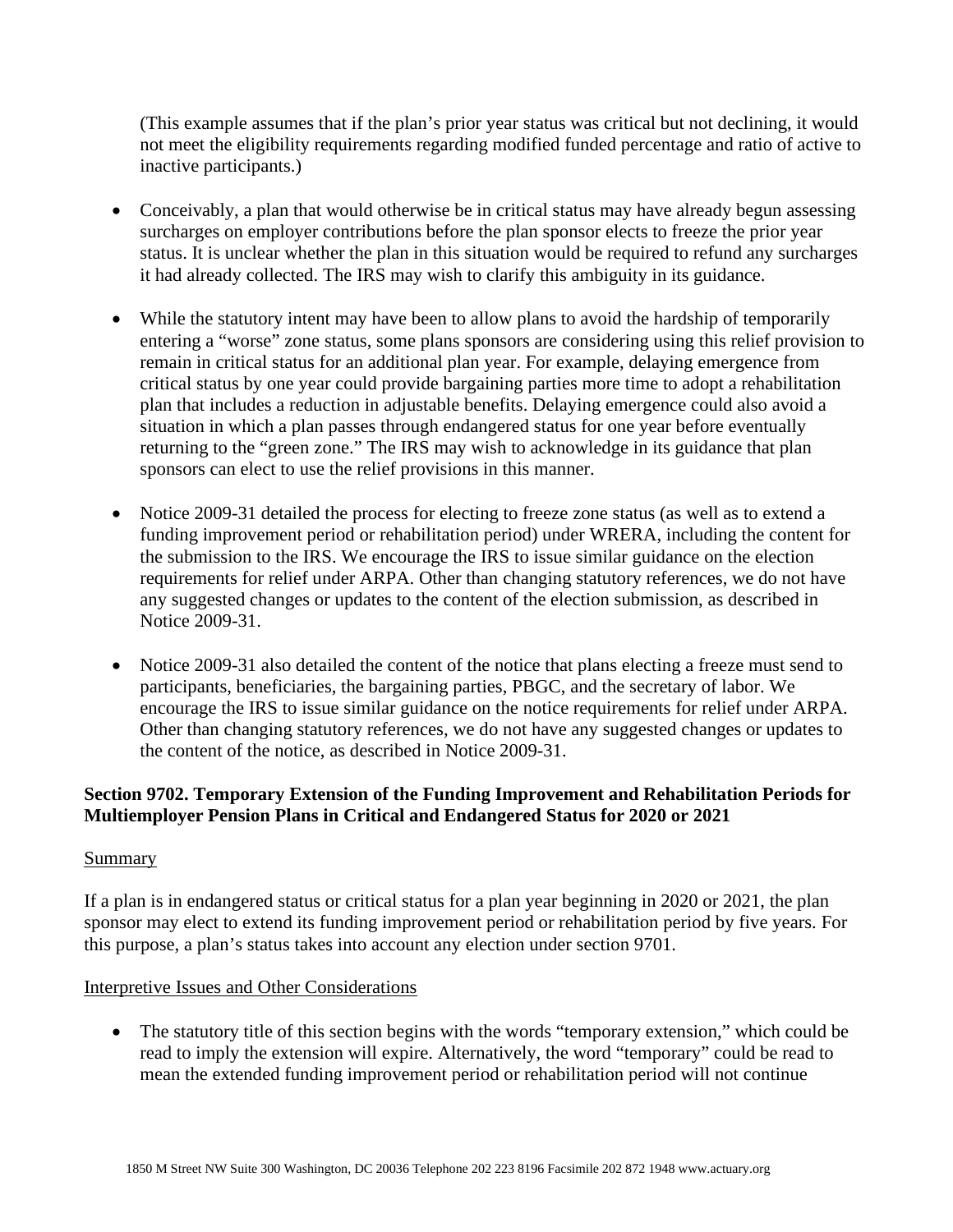indefinitely and will eventually end. The IRS may wish to clarify any ambiguities related to this point in its guidance.<sup>[4](#page-3-0)</sup>

- The statutory language states that, in order to be eligible for relief under this section, a multiemployer plan must be in endangered status or critical status. To avoid doubt, IRS may wish to clarify in its guidance that seriously endangered plans are also eligible for relief under this section. $5$
- We encourage the IRS to clarify through guidance how the availability of the five-year extension is affected by a change in a plan's zone status, as well as any election under section 9701. We have prepared the following hypothetical examples to highlight possible ambiguities in the statute. For simplicity, each example relates to possible calendar year plan years.
	- o Example 1. A plan was certified to be in the "green zone" for 2020 and is subsequently certified to be in critical status for 2021. Because the plan is in critical status for 2021, it seems clear that the plan sponsor would be able to elect to extend its rehabilitation period from 10 years to 15 years.
	- o Example 2. A plan is certified to be in endangered status for both 2020 and 2021. The plan is certified to be in critical status for the first time in 2022. Is the plan sponsor permitted to elect to extend its rehabilitation period from 10 years to 15 years? In this example, the plan may appear to be eligible for the extension because it was in endangered status in either 2020 or 2021. The plan's initial critical year was not until 2022, however, which could mean it is not eligible to extend its rehabilitation period.<sup>[6](#page-3-2)</sup>
	- o Example 3. A plan was certified to be in endangered status for 2020. The plan was certified to be in critical status for 2021, but the plan sponsor made an election under Section 9701 to remain in endangered status for that plan year. The plan is certified to be in critical status in 2022. Is the plan sponsor permitted to elect to extend its rehabilitation period from 10 years to 15 years?
	- o Example 4. A plan is certified to be in endangered status in 2020, and it returns to the "green zone" in 2021. In 2024, the plan actuary certifies that the plan is projected to be in critical status within the next five plan years, and the plan sponsor elects for the plan to be considered in critical status for that plan year. Is the plan sponsor permitted to elect to extend its rehabilitation period from 10 years to 15 years?

<span id="page-3-0"></span><sup>&</sup>lt;sup>4</sup> We note section 205 of WRERA also began with the words "temporary extension." Nevertheless, clarification on section 9702 of ARPA may be desirable to avoid doubt.

<span id="page-3-1"></span><sup>5</sup> Notice 2009-31 acknowledged that seriously endangered plans were indeed eligible for an extension of their funding improvement period under WRERA.

<span id="page-3-2"></span><sup>6</sup> This footnote applies to Examples 2, 3, and 4. We acknowledge that Notice 2009-31 includes an example that indicates a plan would not be permitted to elect an extension of its rehabilitation period if its initial critical year is after the eligibility window. We encourage the IRS to clarify in its guidance if the same interpretations under WRERA also apply to the equivalent provisions under ARPA.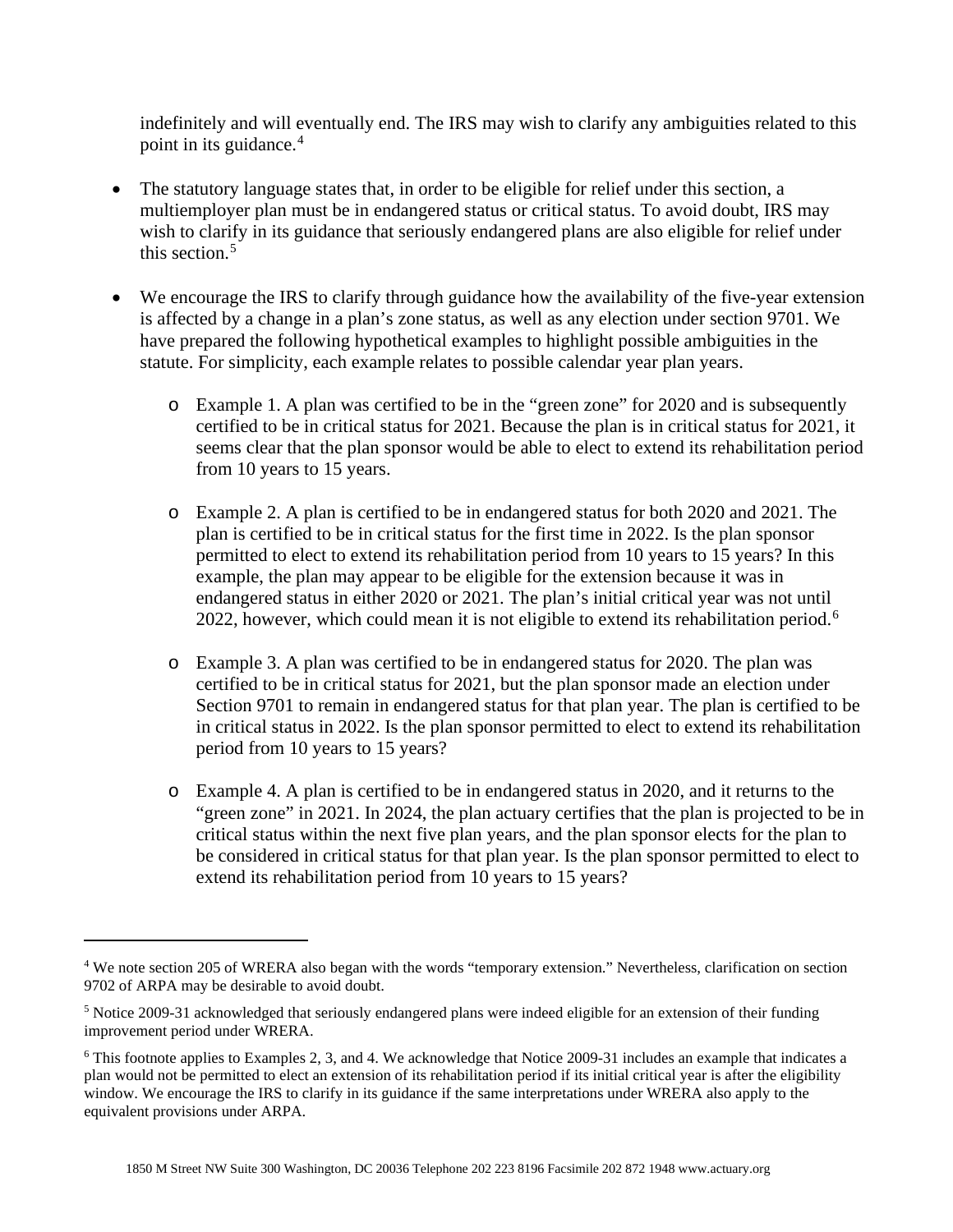- o Example 5. A plan is certified to be in critical status in both 2020 and 2021. The plan sponsor elects to extend its rehabilitation period from 10 years to 15 years. In 2025, the plan is certified to emerge from critical status and enter endangered status. Is the plan sponsor permitted to make a second election in 2025 to extend its funding improvement period from 10 years to 15 years?<sup>[7](#page-4-0)</sup>
- We encourage the IRS to clarify through guidance how a five-year extension under section 9702 of ARPA interacts with a three-year extension that was previously elected under WRERA. We note that the statutory language references an extension of the applicable period by five years, rather than specifying the duration of the period after extension.
	- o Hypothetical example: A plan has been certified to be in endangered status in each plan year from 2008 through 2021. The plan sponsor previously elected to extend the funding improvement period from 10 years to 13 years under WRERA. If the plan sponsor makes an election under section 9702, it appears that the further-extended period would be 18 years: 13 years plus the five-year extension. We acknowledge, however, that the statute could be interpreted such that the further-extended period would be 15 years: the original 10-year period plus the five-year extension.
- As noted earlier, Notice 2009-31 detailed the process for electing temporary funding relief under WRERA, including the content for the submission to the IRS, and how to coordinate elections to freeze zone status with elections to extend a funding improvement period or rehabilitation period. We encourage the IRS to issue similar guidance on the election requirements for relief under ARPA. Other than changing statutory references, we do not have any suggested changes or updates to the content of the election submission, as described in Notice 2009-31.
- There is no statutory notice requirement associated with an election to extend a funding improvement period or rehabilitation period under this section. That said, the IRS may wish to consider providing guidance for updating the applicable funding improvement plan or rehabilitation plan to acknowledge the election of the extension.

# **Section 9703. Adjustments to Funding Standard Account Rules**

### Summary

Most of the temporary funding relief provisions afforded by section 9703 of ARPA are similar to the funding relief provisions in PRA. These provisions include the extended amortization of a plan's eligible net investment losses in the funding standard account and expanded smoothing period for a plan's actuarial value of assets. The IRS could issue guidance similar to Notice 2010-83.

# Questions / Interpretive Issues

<span id="page-4-0"></span> $<sup>7</sup>$  Notice 2009-31 does not include an example of a plan that emerges from critical status into endangered status outside the</sup> eligibility window. Presumably, the plan would not be permitted to extend its funding improvement period, but the IRS may wish to clarify or confirm this point in its guidance.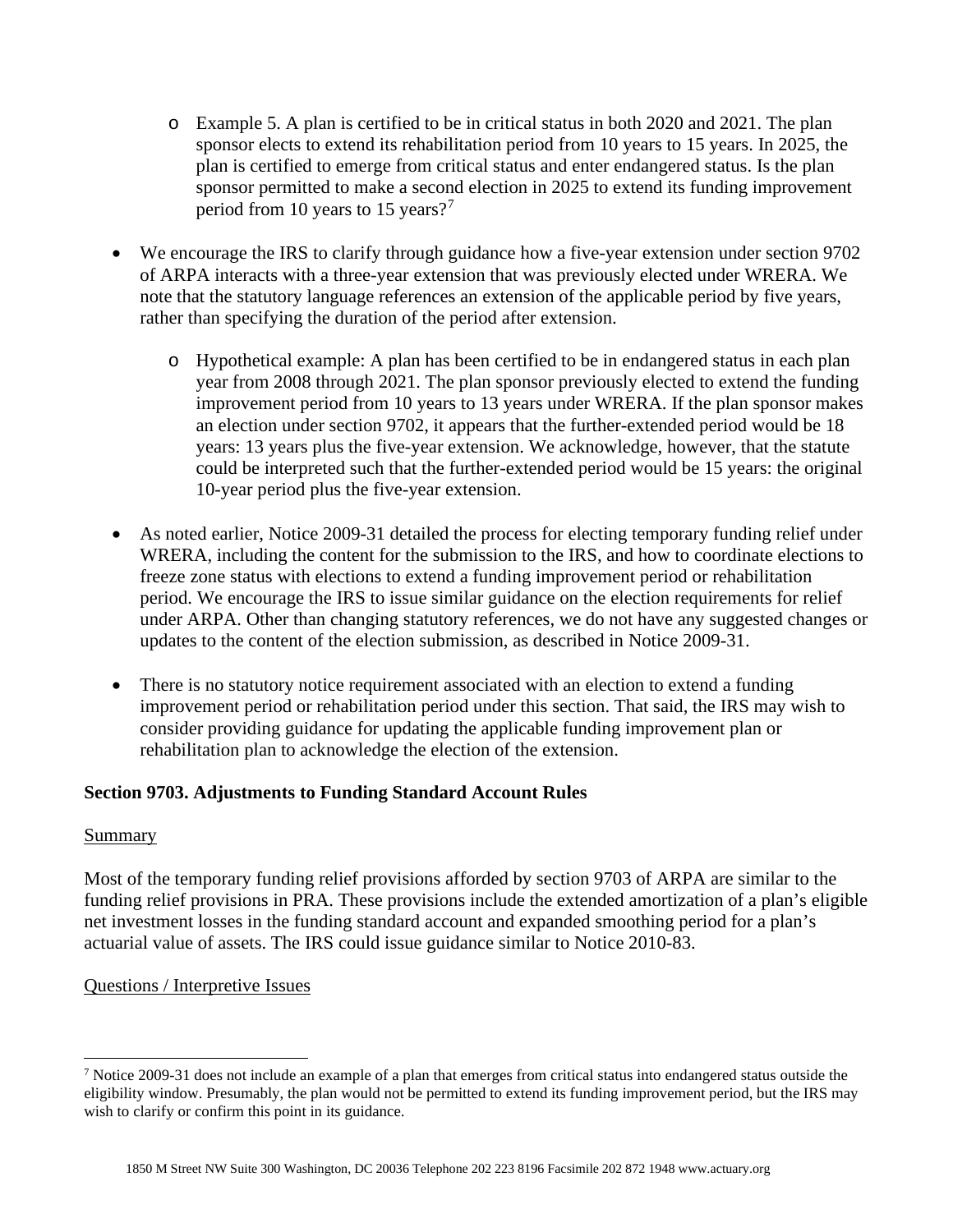Guidance in Notice 2010-83 notwithstanding, some provisions in section 9703 of ARPA do not have an analog in PRA and would benefit from IRS guidance. We describe these issues below.

### • **Other Losses Related to COVID-19 (Reductions in Contributions)**

ARPA allows a plan sponsor meeting certain eligibility conditions to elect to amortize "other losses related to the virus SARS–CoV–2 or coronavirus disease 2019 (COVID–19) (including experience losses related to reductions in contributions, reductions in employment, and deviations from anticipated retirement rates, as determined by the plan sponsor)" over an extended time period in the funding standard account.

Reductions in employment and deviations from anticipated retirement rates that occur between valuation dates naturally create gains or losses in the funding standard account that can be identified and amortized appropriately. However, contributions—whether higher or lower than expected—are directly reflected in a plan's credit balance (or funding deficiency) and usually do not generate a gain or loss in the funding standard account. As a result, there is discussion around how to create losses in the funding standard account related to reductions in contributions.

ARPA notes that "…the Secretary shall rely on the plan sponsor's calculations of plan losses unless such calculations are clearly erroneous." While the IRS is required to rely on the plan sponsor's calculations, it would be helpful for the IRS to provide an approved method for determining losses related to reductions in contributions. Providing a framework for actuaries to follow would remove uncertainty and bring consistency on how to apply this provision. In addition, it will provide comfort to plan sponsors adopting this provision that the methodology being used will not later be considered "clearly erroneous" by the IRS.

For consideration, we offer the following methodology: For purposes of calculating the experience loss for a plan year, calculate the plan's expected asset value using expected contributions; actual contributions would be included in the plan's actual asset value. The difference in actual and expected contributions (with interest) will create an experience loss that can be amortized in the funding standard account in the following plan year.

The IRS may wish to specify an appropriate basis for determining expected contributions for the applicable plan year. For example, a safe harbor approach could be to use the expected contributions consistent with the zone status certification for that plan year.

# • **Coordination With Special Financial Assistance**

The temporary funding relief provisions in section 9703 of ARPA do "not apply to a plan to which special financial assistance is granted under section 4262 of the Employee Retirement Income Security Act of 1974." It is important to note that some plan sponsors may elect to apply the funding relief provisions in this section and subsequently be granted special financial assistance.

For example, consider a hypothetical plan sponsor that elects to apply the funding relief provisions to losses occurring during the plan year beginning April 1, 2019, and ending March